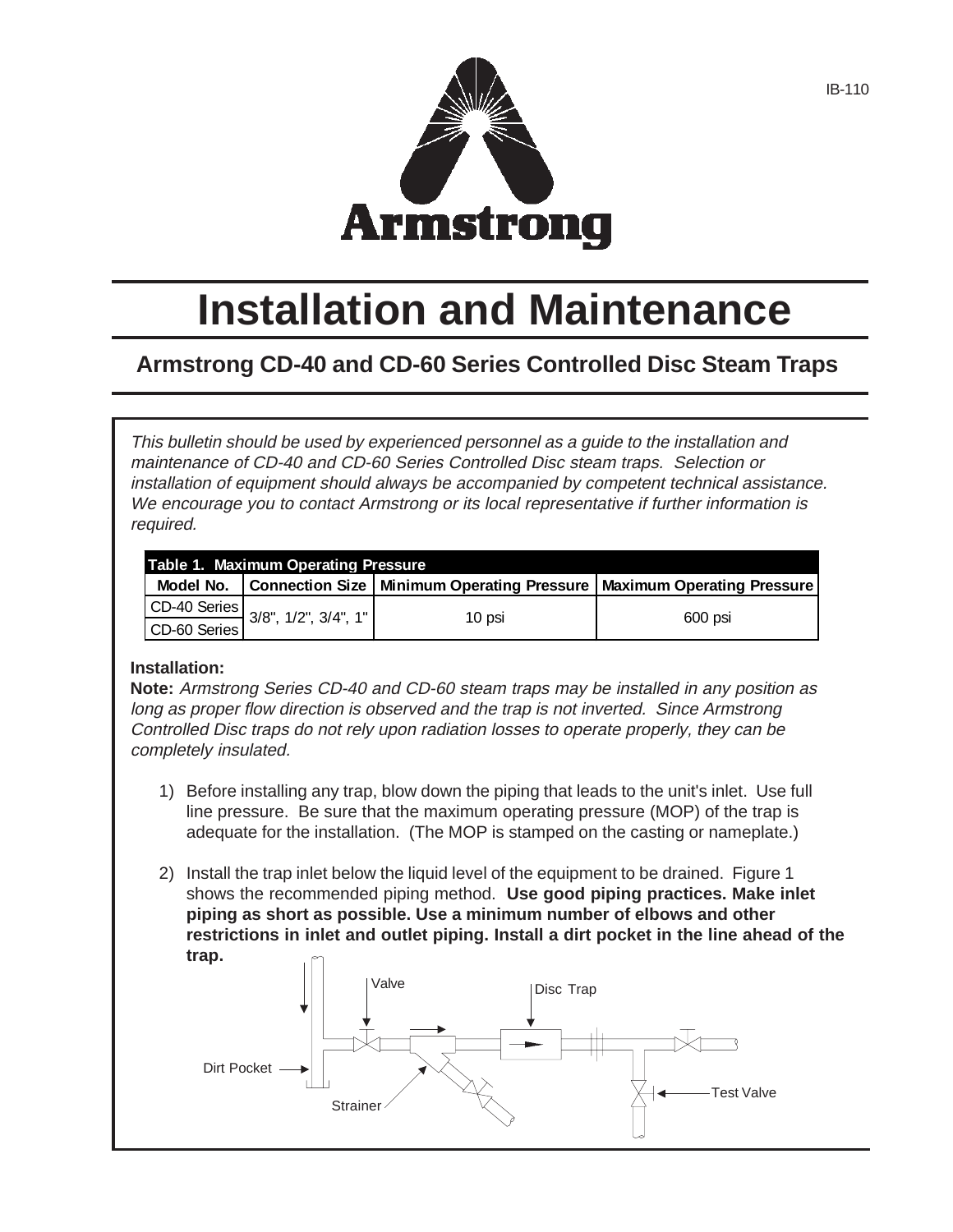

**Installation and Maintenance Armstrong CD-40 and CD-60 Series Controlled Disc Steam Traps**

- 3) To allow maintenance and provide maximum service, install a valve on each side of the trap and a downstream testing tee. All valves should be of the fullported type to avoid restricting flow. Install a strainer ahead of the trap if it does not have an integral strainer.
- 4) Install a union downstream of the trap unless the discharge line is open and short.
- 5) When a disc trap discharges to a return system, extreme caution should be exercised to avoid conditions that create excessive back pressure. **For best results, the back pressure in the return lines should not exceed 50% of the inlet pressure.** If elevating condensate is necessary, remember that every two feet of lift creates about one pound of back pressure.
- 6) Where freezing might be encountered, install a pressure or temperature actuated safety drain device on the inlet piping, directly ahead of the trap. If the trap discharges to a closed return, another safety drain device should be installed in the discharge piping.

## **Maintenance:**

To assist you in the troubleshooting and repair of steam traps, Armstrong makes available the following reference material:

- Handbook N-101 "Steam Conservation Guidelines for Condensate Drainage"
- Video Tape "Guidelines for Steam Trap Troubleshooting and Testing"
- Video Tape "Guidelines for Steam Trap Repair"

**In order to ensure continuous optimum performance from any steam trap, it should be inspected according to the following schedule:**

| Table 2. Suggested Yearly Trap Testing Frequency |             |        |      |                |  |  |
|--------------------------------------------------|-------------|--------|------|----------------|--|--|
| Operating                                        | Application |        |      |                |  |  |
| Pressure (PSIG)                                  | Drip        | Tracer | Coil | <b>Process</b> |  |  |
| $0 - 100$                                        |             |        |      |                |  |  |
| 101 - 250                                        |             |        |      |                |  |  |
| $251 - 450$                                      |             |        |      |                |  |  |
| 451 and above                                    |             |        |      |                |  |  |

The renewal of both the CD-40 and the CD-60 is accomplished by replacing the capsule. The method of replacement, however, differs between the two series.

## **CD-40 Series:**

- 1) Close the inlet and outlet valves, make sure the trap is cold.
- 2) Remove the trap from the line. You may replace the trap with a spare to minimize down time, or service it immediately.
- 3) Open the trap and remove the strainer screen, if there is one.